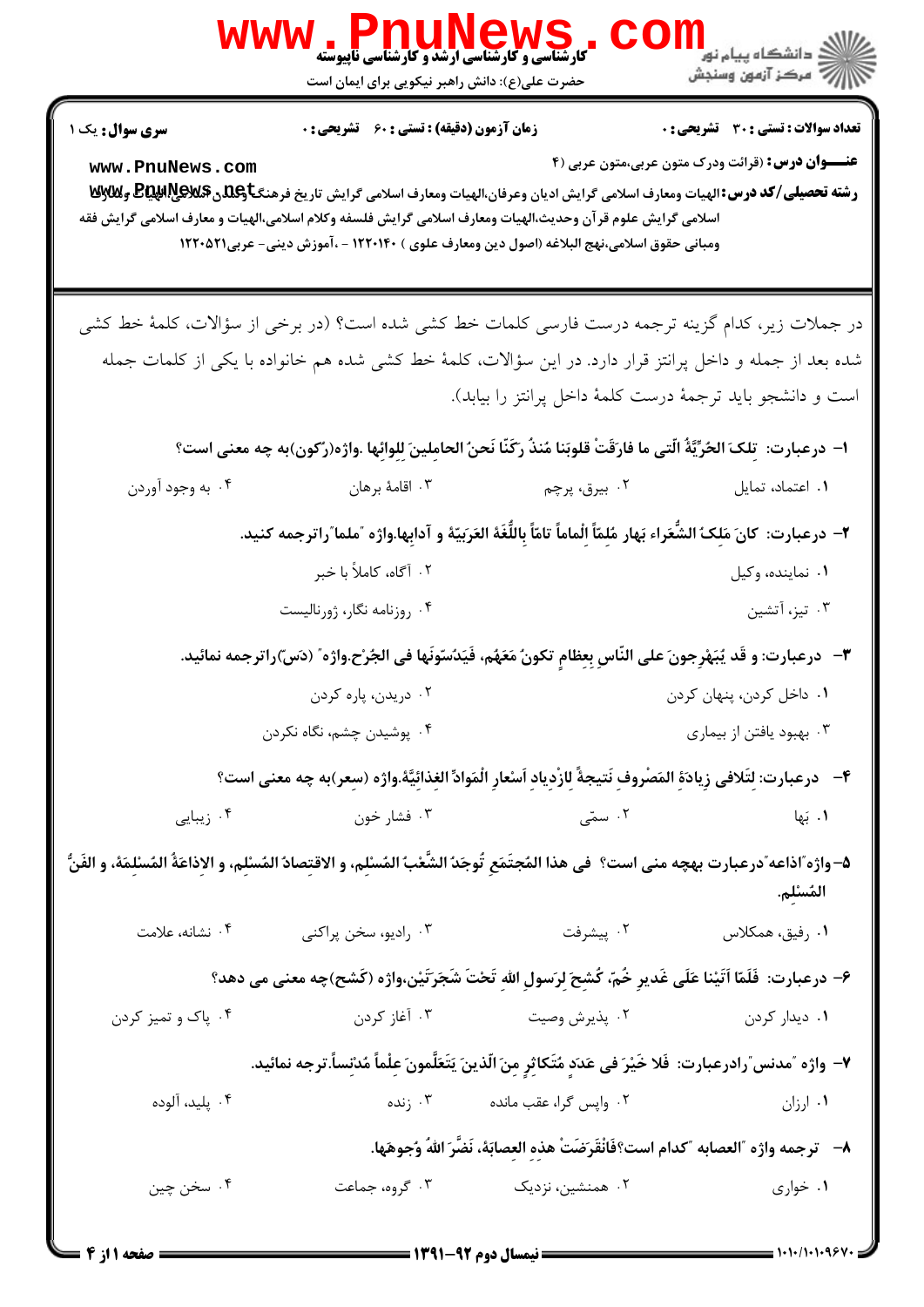|                                                                                                                                                                                 | <b>WWW . PNUNEWS .</b><br>حضرت علی(ع): دانش راهبر نیکویی برای ایمان است                                                                                                                                                                                                                                                                                                                              |                                                                                                                   | لاد دانشگاه پيام نور دا<br>الا مرکز آزمون وسنڊش                                                         |  |  |
|---------------------------------------------------------------------------------------------------------------------------------------------------------------------------------|------------------------------------------------------------------------------------------------------------------------------------------------------------------------------------------------------------------------------------------------------------------------------------------------------------------------------------------------------------------------------------------------------|-------------------------------------------------------------------------------------------------------------------|---------------------------------------------------------------------------------------------------------|--|--|
| <b>سری سوال : ۱ یک</b><br>www.PnuNews.com                                                                                                                                       | زمان آزمون (دقیقه) : تستی : 60 ٪ تشریحی : 0<br><b>رشته تحصیلی/کد درس: ال</b> هیات ومعارف اسلامی گرایش ادیان وعرفان،الهیات ومعارف اسلامی گرایش تاریخ فرهنگ <del>تاوی</del> للای @DB&& وWy<br>اسلامی گرایش علوم قر آن وحدیث،الهیات ومعارف اسلامی گرایش فلسفه وکلام اسلامی،الهیات و معارف اسلامی گرایش فقه<br>ومباني حقوق اسلامي،نهج البلاغه (اصول دين ومعارف علوي ) ١٢٢٠١۴٠ - ،آموزش ديني- عربي١٢٢٠٥٢١ |                                                                                                                   | <b>تعداد سوالات : تستی : 30 ٪ تشریحی : 0</b><br><b>عنـــوان درس:</b> قرائت ودرک متون عربی،متون عربی (۴) |  |  |
| ٩-- واژه "درع" رادرعبارت ترجمه كنيد؟فاِنَّ الجِهاد بابٌ مِنْ اَبْوابِ الجَنَّهُ، فَتَحَهُ اللهُ لِخاصَّهِٔ اَوْلِيائِهِ، و هُوَ لِباسُ التَّقْوَى، و دِرْعُ الله<br>الحَصِينَة. |                                                                                                                                                                                                                                                                                                                                                                                                      |                                                                                                                   |                                                                                                         |  |  |
| ۰۴ خلخال                                                                                                                                                                        | ۲. زره اسپر ۲۰۰                                                                                                                                                                                                                                                                                                                                                                                      |                                                                                                                   | ۰۱ جنگ                                                                                                  |  |  |
|                                                                                                                                                                                 | ∙١- درعبارت: و اِن لَمْ تَفْعَلوا و نَقَضْتُم عَهْدَكُم، و خَلَعْتُم بَيْعَتى مِنْ أعْناقِكُم، فَلَعَمْرى ما هِيَ لَكُم بِنُكْر،كلمه (خَلع)به چه معنى                                                                                                                                                                                                                                                |                                                                                                                   | است؟                                                                                                    |  |  |
|                                                                                                                                                                                 | ۰۲ فريب خوردن                                                                                                                                                                                                                                                                                                                                                                                        |                                                                                                                   | ٠١. پيروى، دنباله روى                                                                                   |  |  |
|                                                                                                                                                                                 | ۰۴ کندن، به دور انداختن از خود                                                                                                                                                                                                                                                                                                                                                                       |                                                                                                                   | ۰۳ مدح و ثنا کردن                                                                                       |  |  |
|                                                                                                                                                                                 | ١١−  درعبارت: ۚ اِنْ هُوَ اِلَّا ٱنْفاسُ التِّنَّينِ المُتَصاعِدَةُ مِنْ ٱلوفِ المَداخِن."تنّين"به چه معنى است؟                                                                                                                                                                                                                                                                                      |                                                                                                                   |                                                                                                         |  |  |
| ۰۴ درخت بلوط                                                                                                                                                                    |                                                                                                                                                                                                                                                                                                                                                                                                      |                                                                                                                   |                                                                                                         |  |  |
|                                                                                                                                                                                 |                                                                                                                                                                                                                                                                                                                                                                                                      | ١٢- كلمه ٌرائد ٌرادرعبارت ترجمه كنيد: ۖ لِأَنَّهُ كانَ رائِداً مِنْ رُوّادِ الْوَحْدَةِ الإسْلامِيَّةِ الْكُبْرى. |                                                                                                         |  |  |
| ۰۴ غارت                                                                                                                                                                         | ۰۳ اقتدار                                                                                                                                                                                                                                                                                                                                                                                            | ۰۲ جیره بگیر                                                                                                      | ۰۱ پیشاهنگ                                                                                              |  |  |
| و يَهطِلُ المَطَرُ مِنْ                                                                                                                                                         | تَشُبُّ النَّارُ في ممحاتي                                                                                                                                                                                                                                                                                                                                                                           | ۱۳-واژه ٌممحاه ؒدراین عبارت  به چه معنا است؟  و حینَما اکتُبُ عَنک                                                | طاوِلتي                                                                                                 |  |  |
| ۰۴ مرداب                                                                                                                                                                        | ۰۳ پروانه                                                                                                                                                                                                                                                                                                                                                                                            | ۰۲ مداد پاک کن                                                                                                    | ۰۱ آیینه                                                                                                |  |  |
| خذه ،وهات الجلد                                                                                                                                                                 | وَهَبتُکَ رَأْسَهُ                                                                                                                                                                                                                                                                                                                                                                                   | <b>۱۴</b> - کلمه "سیّاف"درعبارت به چه معنی است؟ سیّاف، تَسمَعُنی؟                                                 | واحذران يمسّ                                                                                            |  |  |
| ۰۴ نوحه گر                                                                                                                                                                      | ۰۳ جلّاد                                                                                                                                                                                                                                                                                                                                                                                             | ۰۲ پر سر و صدا                                                                                                    | ۱. گوژ پشت                                                                                              |  |  |
|                                                                                                                                                                                 | 1۵– دربيت: يُكَلِّفُ سَيفُ الدَّولةِ الجَيشَ هَمَّهُ ۖ وَ قَد عَجَزَت عَنهُ الجُيوشُ الخَضارِمُ ،كلمه (خِضِرم)به چه معنااست؟                                                                                                                                                                                                                                                                         |                                                                                                                   |                                                                                                         |  |  |
|                                                                                                                                                                                 | ۰۲ دندان نیش                                                                                                                                                                                                                                                                                                                                                                                         |                                                                                                                   | ۰۱ مرد رزم و دانش                                                                                       |  |  |
|                                                                                                                                                                                 | ۰۴ انبوه و بسیار از هر چیزی                                                                                                                                                                                                                                                                                                                                                                          |                                                                                                                   | ۰۳ بسیار شکار گیر                                                                                       |  |  |
|                                                                                                                                                                                 | خَوفَ الضّياعِ، تُصانُ في الْأَحقاقِ،كلمه (حُقّة)چه معنى مى دهد؟                                                                                                                                                                                                                                                                                                                                     |                                                                                                                   | ۱۶– در بيت: لَيسَت نساؤكُم حُليَّ و جَواهراً،                                                           |  |  |
| ۰۴ رگ                                                                                                                                                                           | ۰۳ نیزه                                                                                                                                                                                                                                                                                                                                                                                              | ۰۲ جعبه                                                                                                           | ۰۱ کار پسندیده                                                                                          |  |  |
|                                                                                                                                                                                 |                                                                                                                                                                                                                                                                                                                                                                                                      |                                                                                                                   |                                                                                                         |  |  |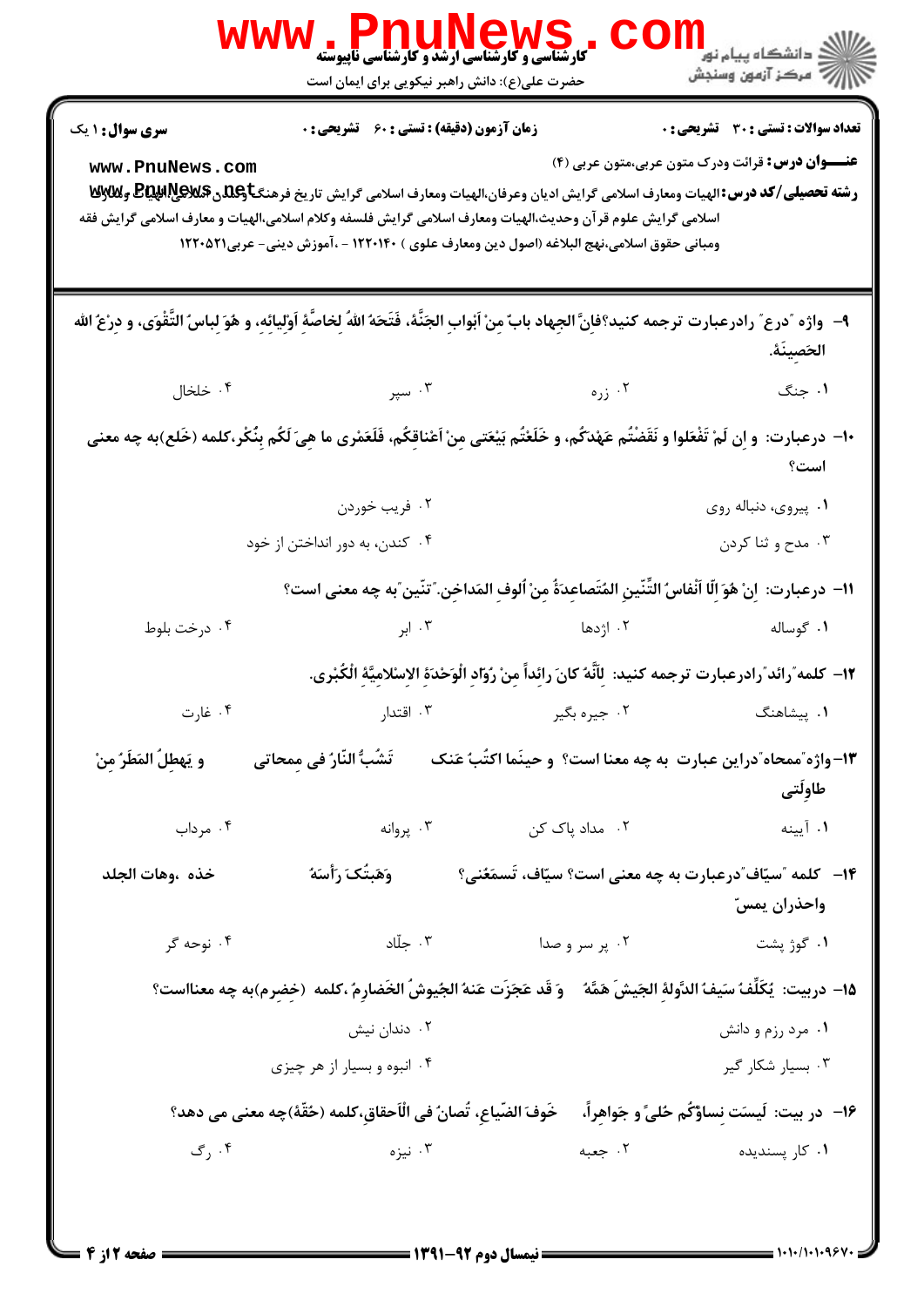|                                                                                                                                                                   | <b>WWW  PnullVewS</b><br>حضرت علی(ع): دانش راهبر نیکویی برای ایمان است                                                                                                                                                   |                                                                                               | لاد دانشگاه پيام نور "<br>   > مرکز آزمون وسنڊش                                                      |
|-------------------------------------------------------------------------------------------------------------------------------------------------------------------|--------------------------------------------------------------------------------------------------------------------------------------------------------------------------------------------------------------------------|-----------------------------------------------------------------------------------------------|------------------------------------------------------------------------------------------------------|
| <b>سری سوال : ۱ یک</b>                                                                                                                                            | زمان آزمون (دقیقه) : تستی : 60 ٪ تشریحی : 0                                                                                                                                                                              |                                                                                               | <b>تعداد سوالات : تستی : 30 ٪ تشریحی : 0</b>                                                         |
| www.PnuNews.com<br>اسلامى گرايش علوم قر آن وحديث،الهيات ومعارف اسلامى گرايش فلسفه وكلام اسلامى،الهيات و معارف اسلامى گرايش فقه                                    | رشته تحصیلی/کد درس: الهیات ومعارف اسلامی گرایش ادیان وعرفان،الهیات ومعارف اسلامی گرایش تاریخ فرهنگتاوعلاق&یکیهای وکلالای تا<br>ومباني حقوق اسلامي،نهج البلاغه (اصول دين ومعارف علوي ) ١٢٢٠١۴٠ - ،آموزش ديني- عربي١٢٢٠٥٢١ |                                                                                               | <b>عنـــوان درس:</b> قرائت ودرک متون عربی،متون عربی (۴)                                              |
| ١٧- در عبارت:  الرِّواياتُ المُتَظافِرَةُ الآمِرَةُ بِالتَّمَسُّکِ بِالثَّقَلَيْنِ الَّذَيْنِ تَرَكَهُما النَّبِىُّ فى المُسْلِمين  ،كلمه(تَظافُر)به چه معنى است؟ |                                                                                                                                                                                                                          |                                                                                               |                                                                                                      |
|                                                                                                                                                                   | ۰۲ نهي کردن                                                                                                                                                                                                              | ۰۱ پژوهش و تحقیق کردن                                                                         |                                                                                                      |
|                                                                                                                                                                   | ۰۴ لغزيدن                                                                                                                                                                                                                |                                                                                               | ۰۳ تعاون، کمک کردن                                                                                   |
|                                                                                                                                                                   | ١٨−   كلمه ٌبندقيه درعبارت به چه معنى است؟  و مِنْ خِلالِ الحَديثِ مَدَّ يَدَه و فَتَحَ دولاباً اَخرَجَ مِنهُ بُنْدَقيَّةً.                                                                                              |                                                                                               |                                                                                                      |
| ۰۴ طوطی                                                                                                                                                           | ۰۳ ساک دستی                                                                                                                                                                                                              | ۰۲ خشاب فشنگ                                                                                  | ۰۱ تفنگ                                                                                              |
|                                                                                                                                                                   |                                                                                                                                                                                                                          | ١٩- واژه ؒ شتله  ؒرادرعبارت ترجمه كنيد؟ و شَتلَةَ التَّبغِ الَّتي تُقاتِل                     | و نَجمَةَ الْغُروب<br>سَمَّيتُكَ الفَجرَ الَّذي يَنتَظِرُ الوِلادَة                                  |
| ۰۴ قورباغه                                                                                                                                                        | ۰۳ گیسو                                                                                                                                                                                                                  | ۰۲ گلوله                                                                                      | ۰۱ نهال                                                                                              |
|                                                                                                                                                                   |                                                                                                                                                                                                                          | در سؤالات زیر، کدام گزینه جمله را بهتر کامل می کند؟                                           |                                                                                                      |
|                                                                                                                                                                   |                                                                                                                                                                                                                          | +٢- و الواقعِيّةُ مُنذٌ نَشأتِها تَسعى الى تَصويرِ الواقِعِ و كَشْفِ اَسرارِهِ و اِظهارِ      |                                                                                                      |
| ۴. السّعادَة                                                                                                                                                      | ۰۳ مثالیّتِه                                                                                                                                                                                                             |                                                                                               | ١. المَخْمورَة مسمورَ المَحْمورَ الله عنه الله عنه الله عنه الله عنه الله عنه الله عنه الله عنه الله |
|                                                                                                                                                                   |                                                                                                                                                                                                                          | ٢١- الأرْغانونُ آلةٌ لِلْيونايّينَ و الرّوم، تُعْمَلُ مِنْ ثَلاثَةٍ زِقاقٍ كِبارٍ مِنْ جُلودِ |                                                                                                      |
| ۰۴ الجَواميس                                                                                                                                                      | ٠٣ الدَّساتين                                                                                                                                                                                                            | ٢. الثَّقَب                                                                                   | ٠١ الأنابيب                                                                                          |
| ٢٢- درجاي خالي كلمه مناسب قراردهيد: و قَدْ حَفِظَ لَنا التّاريخُ صُوَراً كَثيرَة عَنْ حَلَقاتِ المُناظَرَةِ و الْبَحْثِ العِلْميّ الّتي كانَت تُعْقَدُ            |                                                                                                                                                                                                                          |                                                                                               | مَعَ رُؤساء الدّيانات الأُخْري و مَعَ                                                                |
| ۴. الحُجّيّة                                                                                                                                                      | ٣. الزَّنادقَهٔ                                                                                                                                                                                                          | ٢. الرَّحابة                                                                                  | ٠١. المُحاوَلَهُ                                                                                     |
|                                                                                                                                                                   |                                                                                                                                                                                                                          | ٢٣- درجاي خالي گزينه مناسب بگذاريد:  و كَذلكَ قَولُهُ «سَمعْنا و اَطَعْنا» اَيْ فَهمْنا و     |                                                                                                      |
| ۰۴ خَتَمْنا                                                                                                                                                       | ۰۳ وَصَفْنا                                                                                                                                                                                                              | ٢. قُلْنا                                                                                     | ۰۱ ارْتَسَمْنا                                                                                       |
|                                                                                                                                                                   | ٢۴- جاي خالي را باگزينه مناسب پركنيد: ۖ و أَنْتُم لا وَزَرَ لَكُمْ الَّا سُيوفكُمْ، و لا  الّا ما تَسْتَخْلصونَهُ منْ اَيدي عَدُوَّكُم.                                                                                  |                                                                                               |                                                                                                      |
| ۰۴ اعْوازَ                                                                                                                                                        | ۰۳ اَخْتانَ                                                                                                                                                                                                              | ٢. أَقُواتَ                                                                                   | ۰۱ أصْهارَ                                                                                           |
| = صفحه 3 از 4                                                                                                                                                     | ـــــ نیمسال دوم ۹۲-۱۳۹۱ ـــ                                                                                                                                                                                             |                                                                                               |                                                                                                      |